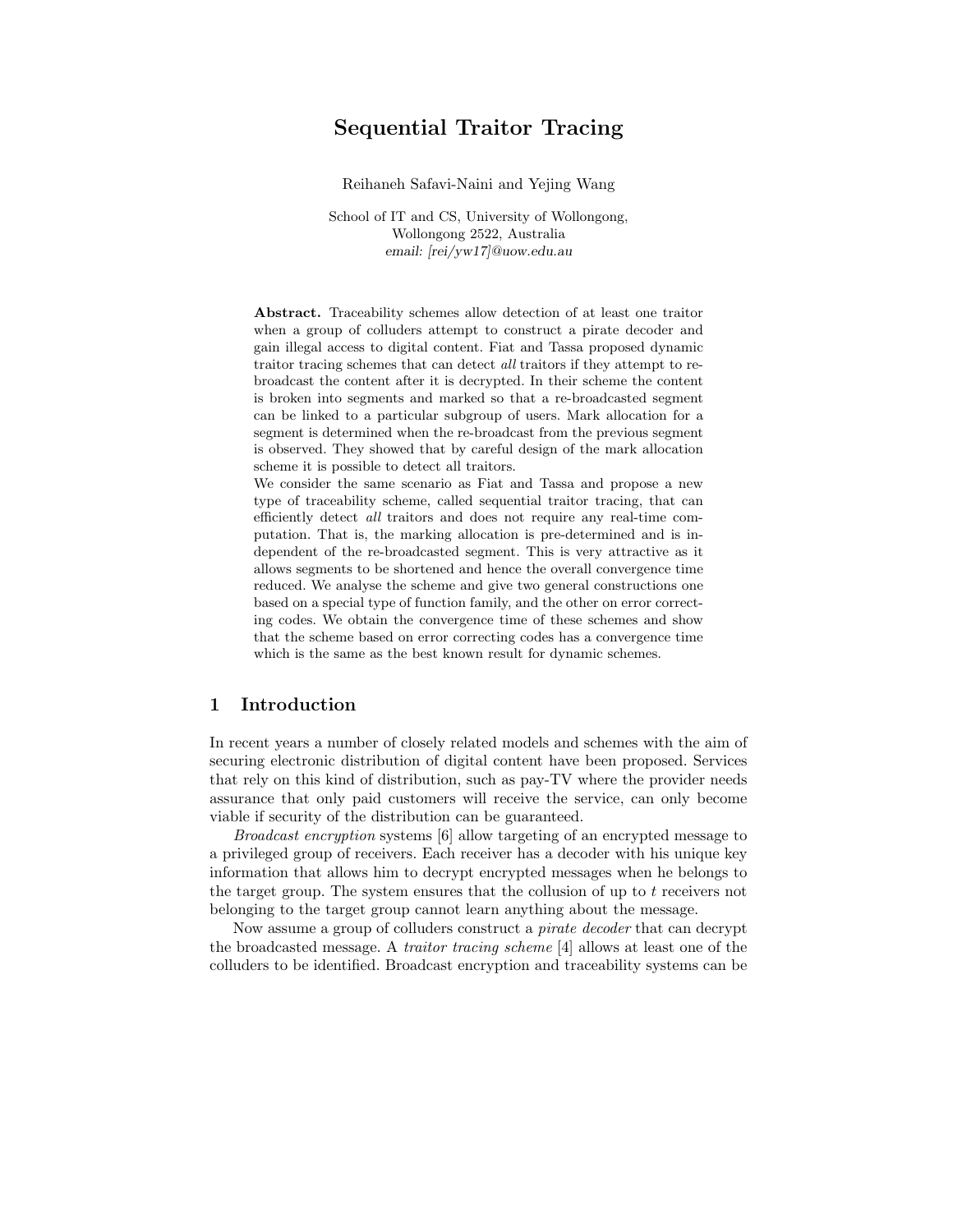combined [8, 10] to produce systems that provide protection against both kinds of attacks.

In [7] a different scenario is considered. This time the traitors' aim is to bypass the security mechanism of the system not by constructing a pirate decoder but by re-broadcasting the content after it is decoded. That is the colluders use their decoders to decrypt the content and then once it is in plain-text form, rebroadcast the plain-text to another group of users. In this case the only way to trace traitors is to use different versions of the content for different users. This allows a re-broadcasted message to be linked to the subgroup of users who were given that version. The two main characteristics of the new setting are (i) the plaintext content is marked and, (ii) there is a feedback from the channel which allows the traitor to become localized. An important feature of this system is that it allows all traitors, even without knowing their number beforehand, be traced.

A trivial solution to tracing traitors in the above scenario is to give individual copies to each users. This means that the same content must be sent once per each user and so bandwidth usage is extremely poor. Fiat and Tassa's (FT for short) work showed that by introducing a new dimension to the problem, that is time, it is possible to use a small number of versions and hence resulting in a more efficient usage of the communication channel, while still detecting all the traitors. In FT system the content is divided into consecutive segments and each segment is watermarked to produce  $\ell$  versions. For each segment users are partitioned into  $\ell$  subgroups, and members of a subgroup receive the same marked version. The system is *dynamic* because the version received by a user, and hence partitioning of the user set, depends on the feedback from previous segment. The number of traitors is not known beforehand and the system adjusts itself such that as long as the total number of traitors is less than  $p$ , all of them will be traced. The algorithms proposed in [7] allow trade-off between the two efficiency parameters of these systems, that is, bandwidth usage and convergence time.

Drawbacks of FT model: There are two major drawbacks in FT model. Firstly, mark allocation in a time slot depends on the *real-time feedback* signal from the previous time slot. This makes the system vulnerable to delayed rebroadcast attack. That is, when the attackers do not rebroadcast immediately, but decide to record the content and rebroadcast it at a later time. In this case FT model becomes totally ineffective as the mark allocation in time slots will remain constant.

The second drawback is the high real-time computation required for allocation of marks which means the length of a time-slot cannot be very short. We note that the number of time slots for the convergence of the best proposed algorithm is at least of the order of  $\log N$  (N is the number of users) and hence grows with the number of users. For large group sizes, it is desirable to have shorter time slots to obtain reasonable convergence time. However the computation grows with the size of the group which means the length of the time slot cannot be shortened. The conflicting requirements of shorter time slot and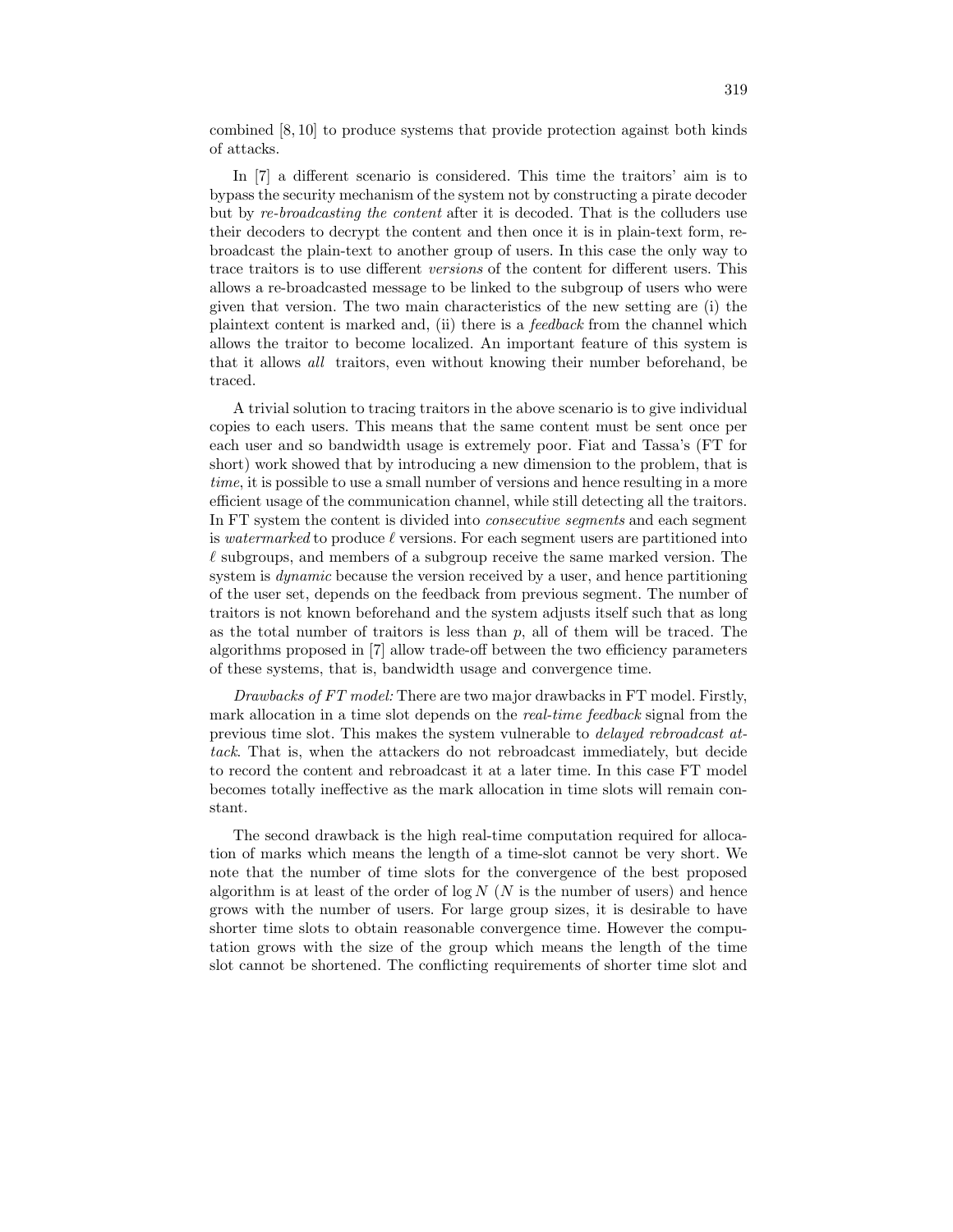higher computation results in systems that not practical for large groups.

## Our Contribution

We consider the same problem as Fiat and Tassa: detecting all traitors when traitors re-broadcast the content. However we propose a different solution which does not use the feedback signal for mark allocation and so (i) will not be vulnerable to delayed rebroadcast attack, and (ii) does not require real-time computation for mark allocation and so allow very short time slots.

Similar to Fiat and Tassa, we mark consecutive segments of the content and detect the feedback from the channel. However unlike their scheme the allocation of marks to users in each segment is pre-determined and follows a fixed table. We call this system a sequential traitor tracing scheme to emphasise the fact that more than one step is required, and at the same time differentiate it from dynamic schemes. In a dynamic scheme allocation of the marks and delivery of marked versions to users is after receiving the feedback signal. That is only after observing the re-broadcasted segment from previous round, re-partitioning of the user set, and calculation and delivery the required keys followed by the marked segment for the next segment can be performed. In our approach because the mark allocation for each segment does not require the feedback of the previous segment, the system will be much more efficient. This means that because no real-time computation is required the length of a segment can be chosen very short. The cost paid for the added security and real-time efficiency could be higher bandwidth or convergence rate (number of steps). However because of shorter time slots the total convergence time could remain comparable or even reduced.

We give a formal definition of the new scheme and derive a bound that relates the number of versions (communication efficiency) and convergence time of the algorithm. We give two general constructions that can be used with any robust watermarking system. In particular we give a construction that allows tracing of all up to p traitors in a group of  $f(q)$  users in at most  $(p(p + 1))$ <sup>t</sup> steps and requires only q versions, where  $f(q)$  is a polynomial of q with degree  $2^t$ , and a second construction using error correcting codes that allows all up to p traitors in a group of  $N$  users be traced. This construction requires  $2p$  versions and has the convergence time equal to  $8p \log N + p$  steps which is the same as the best dynamic scheme. We will show that both of these constructions are general and can be used with  $p$ -frameproof codes and  $p$ -traceability schemes to construct systems for large groups.

The paper is organised as follows. In section 2 we give the required definitions and review the known results. In section 3 we introduce our model and derive bounds relating efficiency parameters of the system. The two constructions follow in section 4. In section 5 we evaluate our results and their extensions.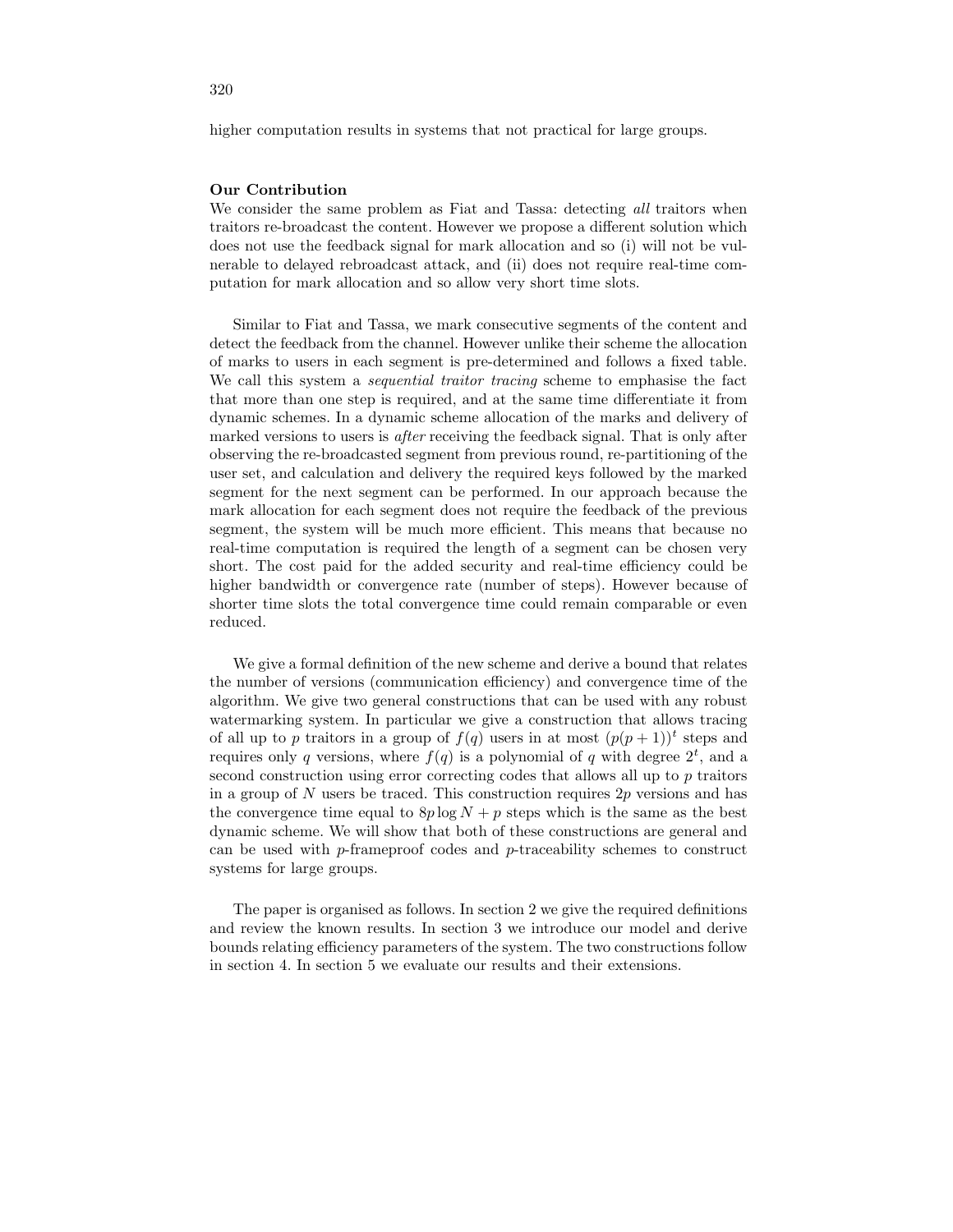## 2 Preliminaries

In this section we briefly review relevant definitions and results.

## Broadcast encryption

In a *broadcast encryption system* a centre generates a set of *base keys*, and assigns a subset of these keys to every user as his personal key such that at a later time it can broadcast an encrypted message that is only accessible to a privileged subgroup and users who are not in the subgroup cannot decrypt the message. The privileged subgroup is not fixed and may be one of a set of possible authorised subsets. Resilience of a broadcast encryption system is measured by a parameter  $k$  which is the the size of largest colluding group, disjoint from the privileged set, who cannot learn the message.

#### Marking digital content

Marking a digital object has been initially studied in the context of frame-proof codes [2]. Consider a set of n users  $\{1, 2, \dots, n\}$ . Let  $\Sigma$  be an alphabet. An  $(\ell, n)$ -code is a set  $\Gamma = \{c_1, c_2, \cdots, c_n\} \subseteq \Sigma^{\ell}$ . Let T be a coalition of users, and assume  $i \in \{1, 2, \dots, \ell\}$  is a position. We say that position i is undetectable for T if the words assigned to T match in their  $i^{th}$  position. Denote by R the set of undetectable positions for  $T$ . Define the *feasible set* of  $T$  as consisting of all  $w \in \Sigma^{\ell}$  such that w and the words assigned to T are matched in R. Denote by  $F(T)$  the feasible set of T.

A code  $\Gamma$  is called p-frameproof if every set  $W \subset \Gamma$ , of size at most p, satisfies  $F(W) \cap \Gamma = W$ . Frameproof codes are useful if a software, or a binary file needs to be marked. Detection of a mark requires the mark embedded in the content to be their exact stored values. An extended definition of frameproof code [3], [9] allows the marks to be also deleted however this is again for a mark in the codeword.

Protection of video and audio signal content is through watermarking systems that cannot be strictly modelled by a frameproof code. We define a watermarking code for audio and video content as a collection of distinct codewords (or marks),  $C = \{c_1, c_2, \dots, c_r\}$ , and two algorithms I for *watermark insertion*, and D for watermark detection [11]. The insertion algorithm takes a codeword  $c_i$ and a content m and produces a *marked version*  $m_i$ . The detection algorithm takes a content  $m'$  and a codeword  $c_i$  and produces a true/false value depending on success or failure of the detection. In watermark codes a codeword  $c_i$  is a distinct *whole* mark and collusion of users may either convert the whole mark into a different mark, or completely remove it. In practice the former type of attack has negligible success probability and it is enough to consider the latter one. A watermarking code is robust if no combination of marked objects  $\mu = \{m_{i_1}, \dots, m_{i_\ell}\}\$ can produce another marked object  $m_i \notin \mu$ , or delete the mark. Robust watermarking codes model robust watermarking schemes such as Cox et al [5] and their properties match properties of watermarking systems in practice. They are more general than frameproof codes because there is no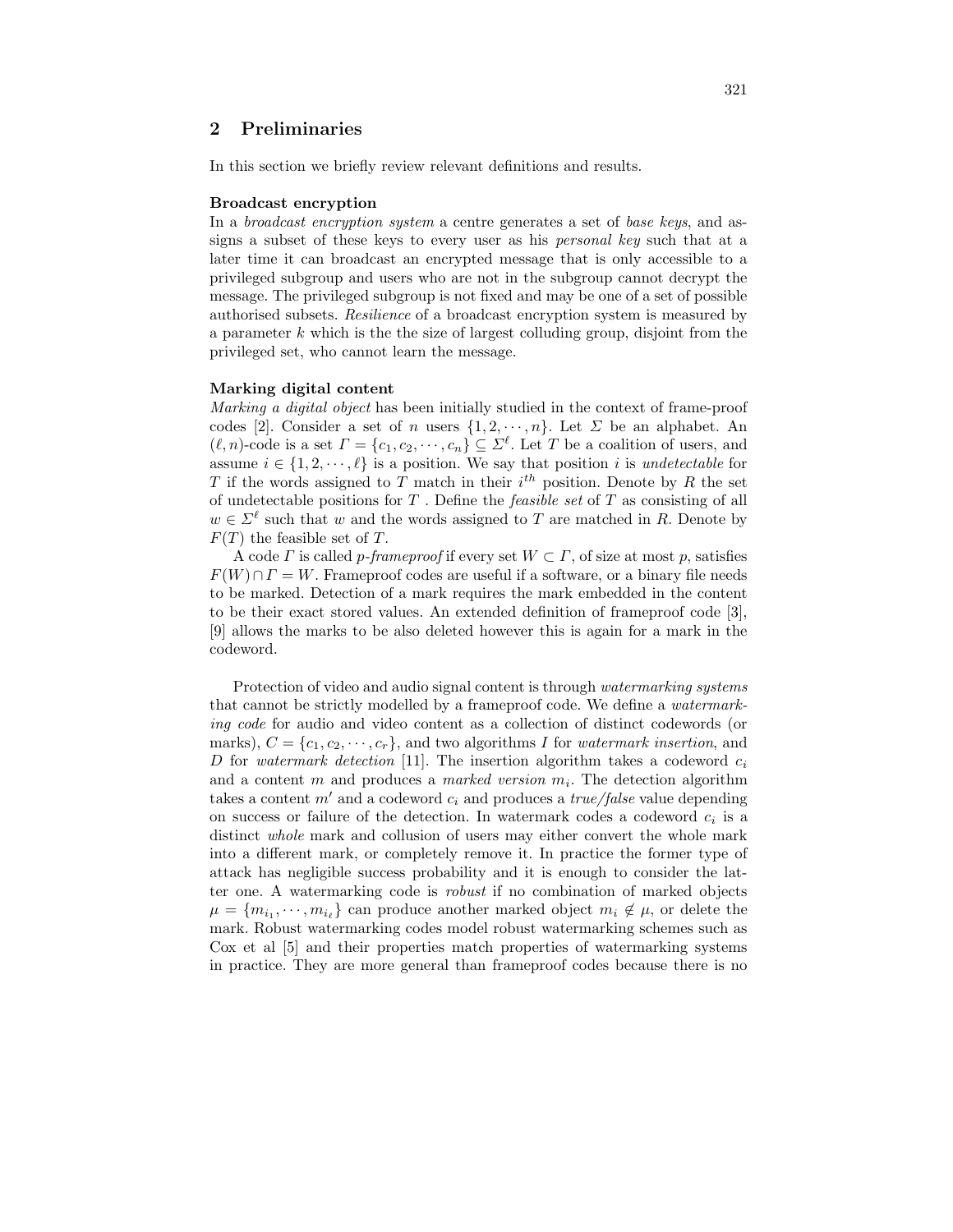restriction on an attacker's operation (feasible set in frameproof codes). This is a realistic model as in practice watermarks are inserted in many different ways and can be subjected to a wide range of attacks.

#### Traitor tracing

Similar to a broadcast encryption system the content provider generates a base set of keys, and assigns subsets of it to each user. The subset of keys received by a user i forms his *personal key* or his *decoder key*, and is denoted by  $U_i$ . By holding  $U_i$  user i will be able to view the content. A colluding set of users can construct a pirate decoder which contains a subset of their keys. When a pirate decoder F is found,  $|F \cap U_i|$  for all i is calculated and if  $|F \cap U_i| \geq |F \cap U_j|$  for all j, then user i is called an *exposed user*. Following Definition 1.2 in [9], a scheme is called a *p*-traceability scheme if whenever a pirate decoder  $F$  is produced by T and  $|T| \leq p$ , the exposed user is a member of the coalition T.

Suppose there are  $\ell$  base keys  $\{k_1, k_2, \dots, k_{\ell}\}\$  and n users. Then a p-traceability scheme can be defined by an 0-1 matrix of size  $n \times \ell$ , such that its  $(i, j)^{th}$  element is 1 if and only if user i has key  $k_j$  in his decoder.

In a static traceability scheme keys are allocated once and remain unchanged through the operation of the system.

## FT scheme

In FT scheme content consists of a number of segments, for example one minute of a video or a movie. For each segment a number of variants using a robust watermarking code, such as *spread spectrum technique* of Cox et al [5], is constructed. A fundamental assumption of the system is that because of the robustness of the watermarking system the re-broadcasted version is one of the versions owned by the members of the colluder group.

For each segment the user set is partitioned into  $r$  subsets, each subset receiving the same version. Each user has some key information that allows the content provider to securely give him a session key for his version, or use a broadcast encryption system to securely deliver his version. They proved that for tracing p traitors in any traceability system at least  $p + 1$  versions must be used, and gave algorithms that used  $p + 1$  and  $2p + 1$  versions and required  $O(3^p p \log n)$ and  $O(p \log n)$  steps to converge, respectively. Their algorithms were improved by Berkman et al [1] who showed an algorithm with  $O(p \log n + p^2/c)$  step for convergence and using  $p + c + 1$  versions, and a second one with  $O(p \log n)$  and  $pc + 1$  versions. Again the main emphasis of their work was to find schemes that allow best convergence when close to minimum possible number of versions is used.

## Sequential traitor tracing

One of the main drawbacks of FT model is the high real-time computation required for allocation of marks for each segment. Because this computation depends on the feedback from the previous segment it must be performed in real-time and there is no possibility for precomputation which implies that the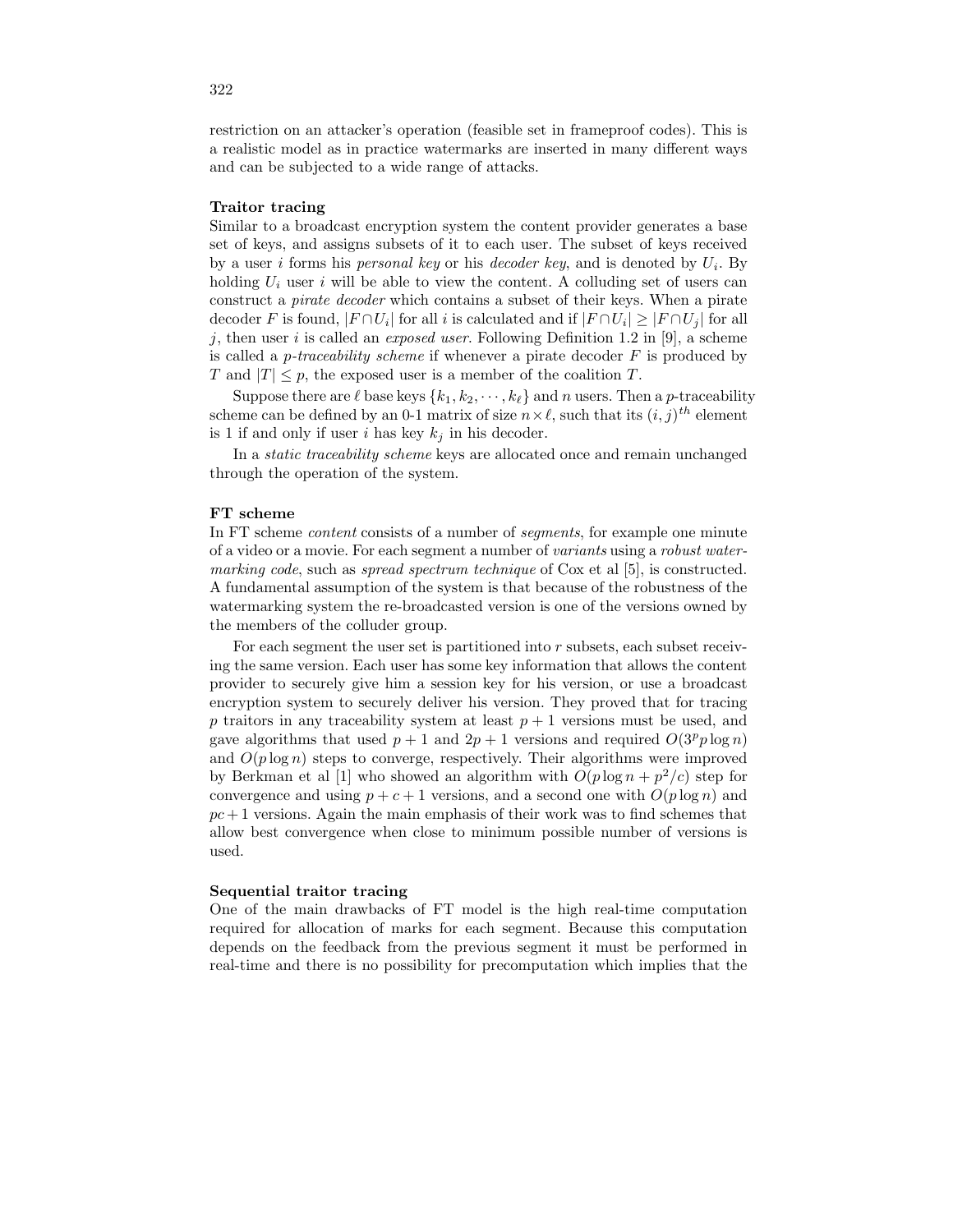length of a step must be chosen long enough for the required computation. Because the overall convergence time is a product of the number of steps and the length of the step, and because more complex algorithms with small number of steps require more computation and so longer segment, it is important to optimise the number of steps versus the required real-time computation.

We propose a sequential tracing scheme in which mark allocation is predetermined and so real-time processing in each segment is not required. Although the mark allocation changes in each step but because it is according to a known table, all the required computation for most of the allocation can be performed as pre-computation. The feedback signal is only used for detection of traitors. Although the system has a more limited use of the feedback compared to the full dynamic model of FT and so can be expected to require more steps for convergence, but because of much smaller computation in real-time a much shorter length for segments is possible and so the overall convergence can be expected to be lower.

Before presenting our model, we note that the following attack is outside both FT and our model.

– Framing a user by re-broadcasting his version: If a broadcast encryption is used for secure delivery of segments, then a colluder subgroup may construct a pirate decoder and obtain the version  $v_p$  of an innocent user. If such a version is re-broadcasted all detection algorithms fail. This would be a feasible attack if the broadcast encryption system used for sending a version to the target subgroup does not provide traceability. Same effect can be obtained if colluders can break the underlying watermarking system and construct the version of another user. We noted that this in general is a very unlikely event.

This means that if a broadcast encryption is used it must be able to trace traitors.

# 3 The Model

Let  $\mathcal{U} = \{1, 2, \dots, N\}$  denote the set of users. A user i has some secret key information,  $U_i$ , that allows the content provider to identify him and send him a particular version.  $U_i$  could be a set of keys in a broadcast encryption scheme or a secret used to encrypt the session key of the user. There is a mark allocation table M with N rows and d columns where  $M(i, j)$  is the mark allocated to user i in segment j. In each segment the content provider sends the  $j<sup>th</sup>$  segment to users according to column  $j$  of  $M$  and observes the feedback. Traitors can be detected by examining the sequence of feedback signals and after d feedbacks it is possible to trace all the traitors: that is the tracing algorithm converges. When a traitor is found, he is *disconnected*. This is by excluding the user from the broadcast encryption system in all future segments. That is, if  $i$  is detected as a traitor in segment j, then from segment  $j + 1$ , his reception of segment  $M(i, k), k \geq j + 1$ , will be blocked.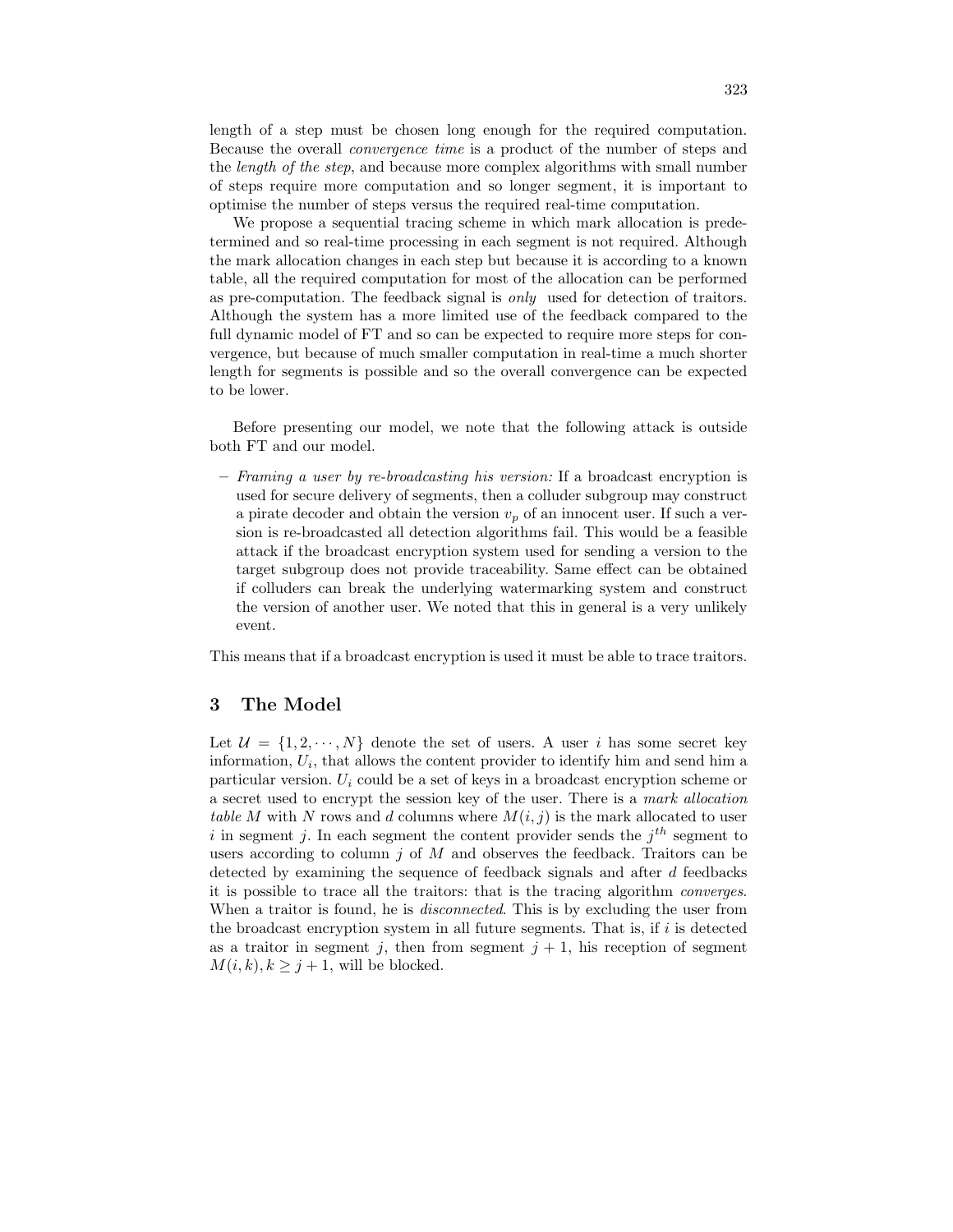Assume there is a probability distribution on  $U_1 \times U_2 \times \cdots \times U_N$ . For  $X =$  $\{i_1, i_2, \dots, i_j\} \in 2^{\mathcal{U}}$  denote by  $U_X = U_{i_1} \times U_{i_2} \times \dots \times U_{i_j}$ ,  $i_1 < i_2 < \dots < i_j$ , the set of secret information given to X.

There is a watermarking code,  $C = \{c_1, \dots, c_r\}$ , used to mark segments of the protected content. A segment with a valid mark is called a variant. There is a feedback sequence  $F = ()$  which is initialised to the empty sequence. Let  $T \subset \mathcal{U}$  be a set of *traitors* and  $\mathcal{P}^{(j)}$  denote the set of all privileged users in the  $j^{th}$  segment. The set  $\mathcal{P}^{(j)}$  is partitioned into  $\mathcal{P}^{(j)} = P_1^{(j)} \cup P_2^{(j)} \cup \cdots \cup P_r^{(j)}$ , and each subset  $P_i^{(j)}$  is allocated a version marked by  $c_i$ . Let  $V^{(j)}$  denote the set of all possible versions in segment  $j$ . In a segment  $j$  the content provider uses a vector of r versions,  $V^{(j)} = (V_1^{(j)}, V_2^{(j)}, \cdots, V_r^{(j)}) \in V^{(j)r}$  where  $V_i^{(j)} \neq V_l^{(j)}$  $\frac{d}{dt}$ ,  $i, l \in \{1, \dots, r\}, i \neq l$ . There is a probability distribution on  $\mathcal{V}^{(j)}$ . In each segment j there is a feedback signal  $f_j = c_i$  for some i such that  $P_i^{(j)} \cap T \neq \emptyset$ , which is appended to  $F_{j-1}$  to construct  $F_j = (f_1, \dots, f_j)$ . This sequence is used to trace traitors. A feedback sequence  $F_d$  is *p-consistent* if it can be generated by a colluder set of size at most p.

**Definition 1.** A sequential  $(p, d)$ -traceability scheme is a family of partitions  $\mathcal{P}^{(j)} = P_1^{(j)} \cup P_2^{(j)} \cup \cdots \cup P_r^{(j)}, j = 1, 2, \cdots, d$ , with the following properties

- 1. In each segment j, each user receives a version. Formally, for each  $U \in P_i^{(j)}$ ,  $H(\mathcal{V}_i^{(j)} | U) = 0.$
- 2. In each segment j, a group of users which is disjoint from  $P_i^{(j)}$  cannot have any information on versions of members of  $P_i^{(j)}$  even if they use all previous  ${\it feedbacks.} \,\, Formally, for \, each \, X \in 2^{\mathcal U}, \, with \, X \cap P_i^{(j)} = \emptyset, \, H(\mathcal V_i^{(j)} \,|\, U_X, F_{j-1}) = \emptyset.$  $H(\mathcal{V}_i^{(j)})$ .
- 3. After d rounds all up to p traitors can be detected. Formally, any p-consistent feedback sequence  $F_d$  determines a unique colluder set of at most p, that is  $H(\mathcal{U}_T | F_d) = 0.$

The following proposition shows that in a segment  $j$ , a user does not have any information about the version assigned to another user belonging to a group different from his.

**Proposition 1.** Let j,b be integers,  $b \leq r$ ,  $X_i \subseteq P_i^{(j)}$ ,  $1 \leq i \leq b$  such that  $X_i \cap X_k = \emptyset$  for every pair  $i \neq k, 1 \leq i, k \leq b$ . Then

$$
H(\mathcal{V}_i^{(j)} | \mathcal{V}_1^{(j)}, \cdots, \mathcal{V}_{i-1}^{(j)}, \mathcal{V}_{i+1}^{(j)}, \cdots, \mathcal{V}_b^{(j)}) = H(\mathcal{V}_i^{(j)}).
$$

The following theorem gives a lower bound on the number of rounds required to detect all traitors.

**Theorem 1.** Suppose in a  $(p, d)$ -traceability scheme there are N users, at most p traitors and r versions. Then

$$
d \ge p \log_r N.
$$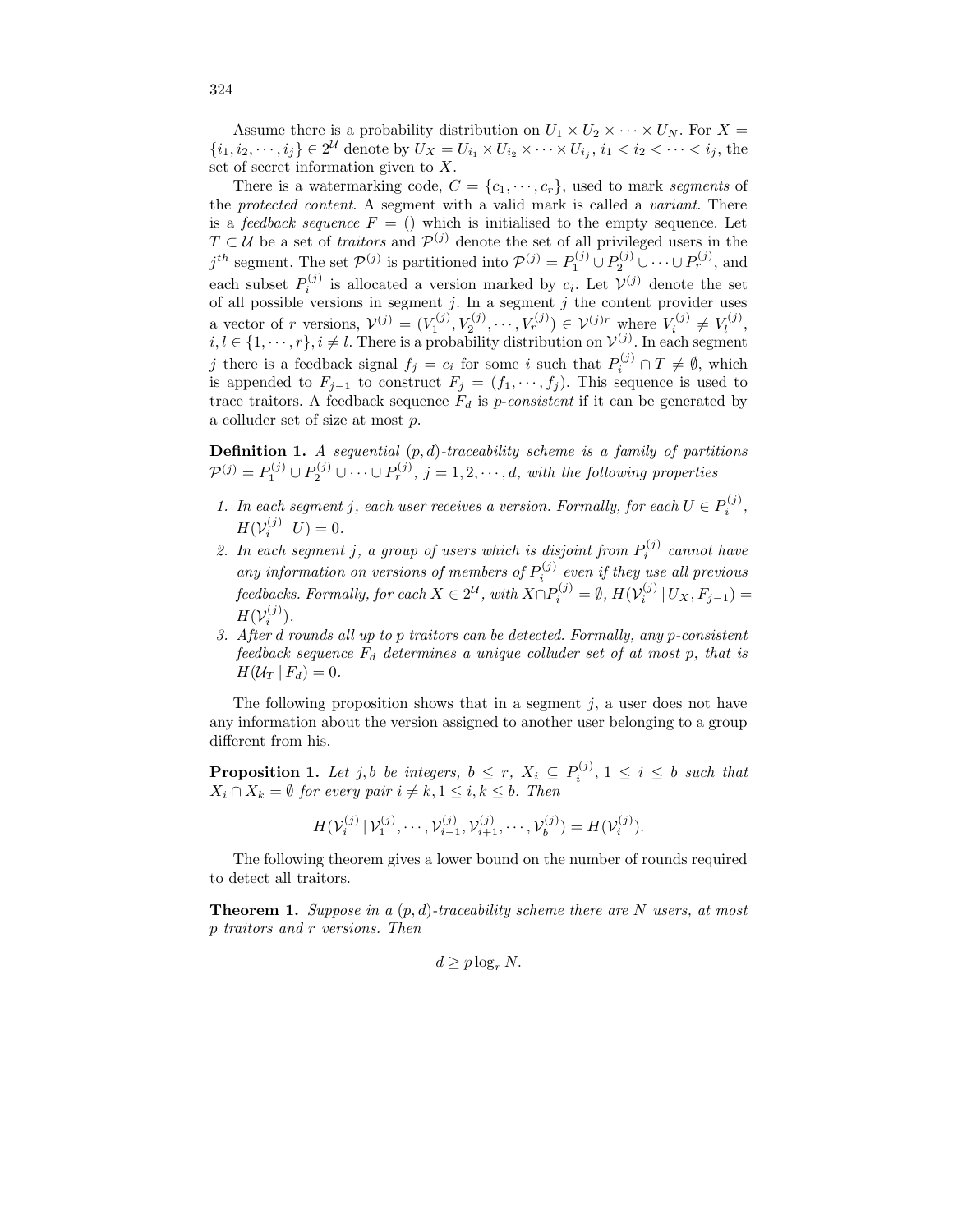# 4 Constructions

In this section we give two constructions for sequential traceability schemes from watermarking codes, one using a special class of functions and the second one using error correcting codes.

## 4.1 A construction using a function family

This construction uses a robust watermarking code with  $n$  codewords and results in a sequential scheme that identifies at least one of the traitors (at most p traitors) in  $p^2 + 1$  steps, and all the traitors in at most  $p^2 + p$  steps. The scheme converges in  $p(p + 1)$  steps and so convergence time is independent of the size of the group. This is at the expense of higher number of versions and so less communication efficiency. We will show (section 5) that the scheme can be repeatedly used to increase the number of users with the same number of versions (communication efficiency) while increasing the number of rounds.

Suppose we have a robust watermarking code with n codewords  $c_1, c_2, \dots, c_n$ , and let M denote the  $n \times 1$  matrix with  $c_i$  as its  $i^{th}$  row.

Consider a collection of mappings,  $\Phi = {\phi_{ij} : 1 \le i \le b, 1 \le j \le m}$ ,

$$
\phi_{ij}: \{1, 2, \cdots, n\} \to \{1, 2, \cdots, n\},\
$$

that satisfy the following two properties:

- (P1) For each j and each pair of the first index  $(i_1,i_2)$  with  $i_1 \neq i_2$ , we have  $\phi_{i_1j}(x) \neq \phi_{i_2j}(x)$  for all  $x \in \{1, 2, \dots, n\}.$
- (P2) For each pair of the first index  $(i_1,i_2)$  and each pair of the second index  $(j_1, j_2)$  with  $j_1 \neq j_2$ , we have  $\phi_{i_1j_2}(x) \neq \phi_{i_2j_2}(y)$  provided that  $\phi_{i_1j_1}(x) =$  $\phi_{i_2j_1}(y)$ .

Given  $\Phi$  and a watermarking code with n codewords define a matrix  $\tilde{M}$  as follows.

$$
\widetilde{M} = \begin{pmatrix} M M_1 \ \phi_{11}(M) \ \phi_{12}(M) \cdots \phi_{1m}(M) \\ M M_2 \ \phi_{21}(M) \ \phi_{22}(M) \cdots \phi_{2m}(M) \\ \vdots & \vdots & \vdots \\ M M_b \ \phi_{b1}(M) \ \phi_{b2}(M) \cdots \phi_{bm}(M) \end{pmatrix},
$$
\n(1)

where

$$
M_i = \begin{pmatrix} c_i \\ c_i \\ \vdots \\ c_i \end{pmatrix} \text{ and } \phi_{ij}(M) = \begin{pmatrix} c_{\phi_{ij}(1)} \\ c_{\phi_{ij}(2)} \\ \vdots \\ c_{\phi_{ij}(n)} \end{pmatrix}
$$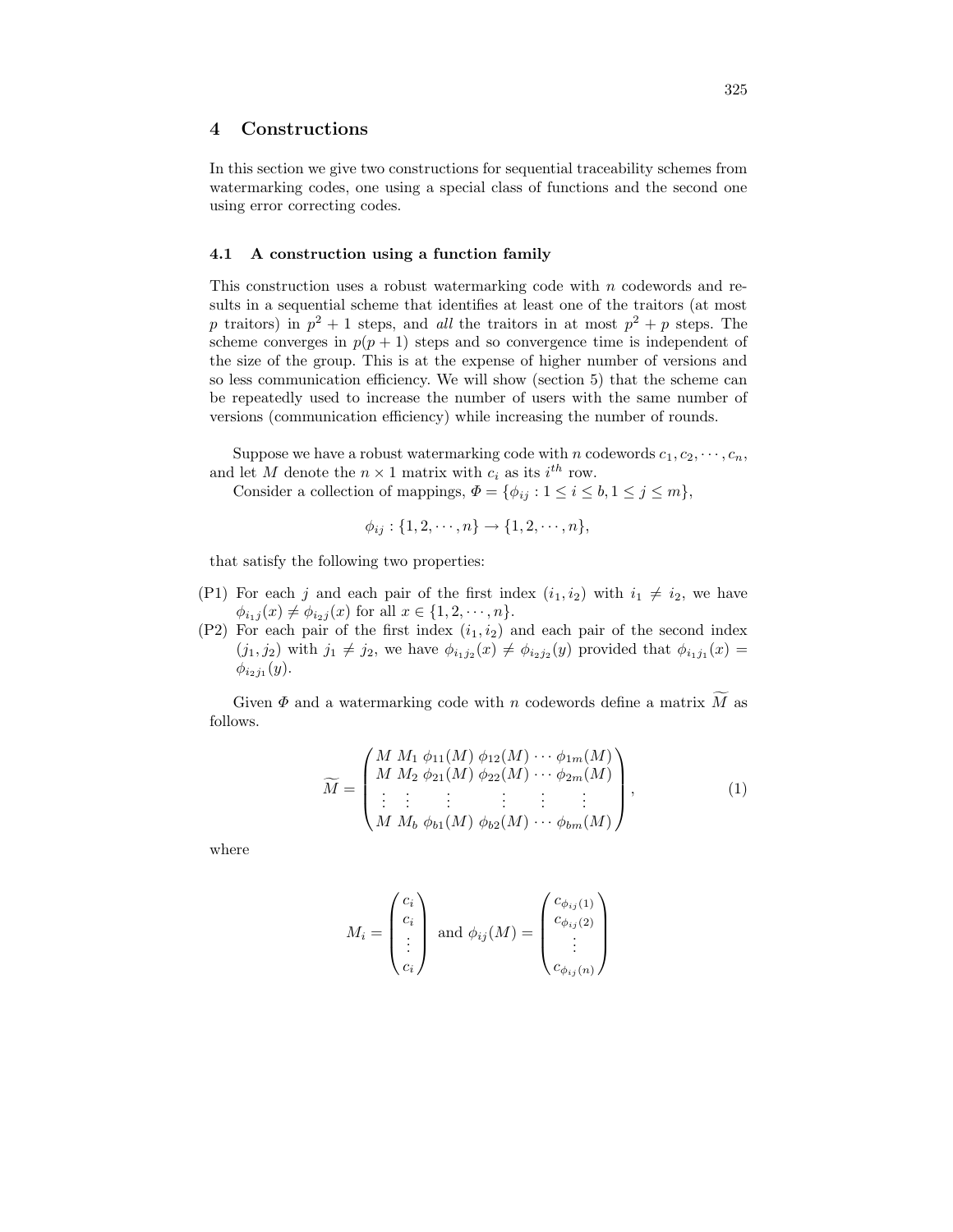are  $n \times 1$  matrices.

 $\overline{M}$  has b block rows, each block row contains n rows, each row assigned to a user in the sequential scheme. Denote by  $(r, k)$  the user holding the  $k^{th}$  row of the  $r^{th}$  block row.

 $\overline{M}$  has  $m + 2$  block columns where the j<sup>th</sup> block column contains the marks that will be allocated to users in segment  $j$ .

The scheme works as follows. In each segment (except for the second one, if  $b < n$ ) there are *n* versions that are marked with codewords of the watermarking code. For each segment the set of users  $\mathcal U$  is divided into b equal size subgroups and members of each subgroup (of size  $n$ ) will receive a version marked by the same codeword of the watermarking code. In segment  $j$ , the centre observes the feedback and detects a codeword  $f_i \in \{c_1, \dots, c_n\}$ . It updates the feedback sequence and obtains  $F_j$ .  $F_j$  is compared with the rows of M. If a row with  $p+1$ 'match' is found, a traitor is detected.

Suppose the center has a feedback sequence  $F_d = (f_1, f_2, \dots, f_d)$ , where  $f_i$ corresponds to the  $j^{th}$  segment. We say  $F_d$  matches a row  $R = (X_1, X_2, \cdots, X_{m+2})$ of  $\widetilde{M}$  in t positions,  $t < d$ , if there exist indices  $j_1 < j_2 < \cdots < j_t$  such that  $f_{j_1} = X_{j_1}, \cdots, f_{j_t} = X_{j_t}.$ 

The algorithm can be described as follows. Let  $\phi_{i0}$  denote a constant mapping from  $\{1, 2, \dots, n\}$  to  $\{1, 2, \dots, n\}$ , that is  $\phi_{i0}(x) = i$  for all  $x \in \{1, 2, \dots, n\}$ , and  $i = 1, 2, \dots, b$ . In the beginning suppose each user has a version according to the first block column in (1). Then the algorithm is as follows.

#### The Algorithm

- 1. Set  $h = 0$ , and F to an empty list,  $F = ()$ .
- 2. Repeat while  $h \leq m$ :
	- (a) For  $r = 1, \dots, b, k = 1, \dots, n$ , send a variant of segment h marked with  $c_{\phi_{rh}(k)}$  to the user corresponding to the row  $(r-1)n + k$ .
	- (b) Receive the feedback and extract the mark  $f_h$ .
	- (c) Append the feedback  $f_h$  to the list  $F$ .
	- (d) compare F with the first  $h+1$  block columns of  $\widetilde{M}$ . If a row matches F in  $p + 1$  block columns disconnect the corresponding user.
	- (e) Increment h.

**Theorem 2.** The scheme described above can correctly detect all traitors.

The proof of the theorem is based on the following Lemma.

Lemma 1. Suppose there are at most p traitors. Let

$$
F = (f_{j_1}, f_{j_2}, \cdots, f_{j_d}), \ d \ge p + 1,
$$
 (2)

be a p-consistent feedback sequence. If (2) matches the  $(r-1)n + k^{th}$  row (row  $(r, k)$  for short) of (1) in  $p + 1$  positions, then no collusion excluding  $(r, k)$ , of at most p users, can produce (2).

326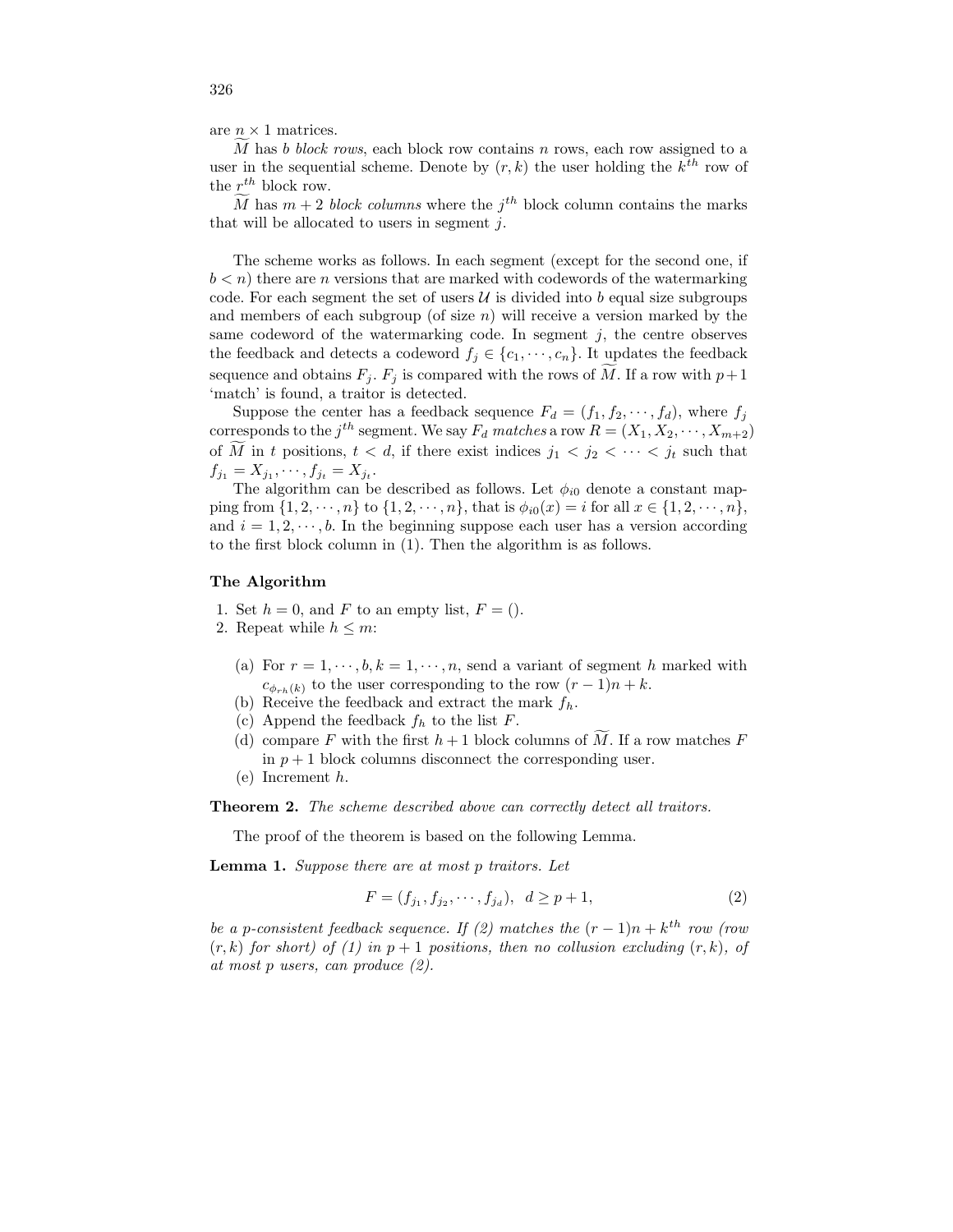*Proof.* Otherwise suppose collusion T produces (2),  $|T| \leq p$ ,  $(r, k) \notin T$ . By assumption there are  $p+1$  positions where  $(r, k)$  matches (2). Among these  $p+1$ positions there exist two of them, say  $j_{t_1}, j_{t_2}$ , such that some  $(r', k') \in T$  matches (2), and hence matches  $(r, k)$ , at  $j_{t_1}, j_{t_2}$ . By (1) we know that

- either 
$$
c_k = c_{k'} = f_{j_{t_1}}, c_{\phi_{r,j_{t_2}}(k)} = c_{\phi_{r',j_{t_2}}(k')} = f_{j_{t_2}},
$$
 or  
\n-  $c_{\phi_{r,j_{t_1}}(k)} = c_{\phi_{r',j_{t_1}}(k')} = f_{j_{t_1}}, c_{\phi_{r,j_{t_2}}(k)} = c_{\phi_{r',j_{t_2}}(k')} = f_{j_{t_2}}.$ 

The first case implies that  $k = k'$  and  $\phi_{r,j_{t_2}}(k) = \phi_{r',j_{t_2}}(k')$ , and hence  $\phi_{r,j_{t_2}}(k) =$  $\phi_{r',j_{t_2}}(k)$ , which contradicts (P1) since we know  $r \neq r'$  because  $k = k'$ , and  $(r, k) \neq (r', k')$ . The second case implies that  $\phi_{r,j_{t_1}}(k) = \phi_{r',j_{t_1}}(k')$  and  $\phi_{r,j_{t_2}}(k) =$  $\phi_{r',j_{t_2}}(k')$ , which contradicts (P2) as  $t_1 \neq t_2$ .

**Proof of Theorem 2:** (sketch) From lemma 1 we know that when  $F$  matches a row of M in  $p + 1$  positions then a traitor can be identified. The traitor is disconnected so that he cannot decrypt future segments and the system continues as before. This means that p traitors can be captured in at most  $p(p+1)$  steps.

#### Existence of Φ

The construction in section 4.1 relies on the existence of a function family  $\Phi$  that satisfies property (P1) and (P2). The number of users in the resulting sequential scheme is bn and so is proportional to the size of the function family. In the following we give a construction for  $\Phi$  satisfying properties (P1) and (P2).

**Theorem 3.** Let q be a prime number. There exists a function family  $\Phi = \{\phi_{ij} :$  $1 \leq i, j \leq (q-1)/2$  that satisfies properties (P1) and (P2).

*Proof.* Let  $\mathbf{F}_q$  be a field of q elements,  $\mathbf{F}_q^*$  be the set of non-zero elements of  $\mathbf{F}_q$ . For  $i, j \in \{1, 2, \dots, (q-1)/2\}$  define

$$
\phi_{ij}:\mathbf{F}_q^*\rightarrow \mathbf{F}_q^*
$$

such that  $\phi_{ij}(x) = (i+j)x$ . Obviously  $\phi_{i,j}(x) \neq \phi_{i,j}(x)$  for all  $x \in \mathbf{F}_q^*$  provided  $i_1 \neq i_2$  and so (P1) is satisfied. Now assume  $\phi_{i_1,j_1}(x) = \phi_{i_2,j_1}(y)$ . Then using the definition of  $\phi_{ij}$ , we have  $i_1x - i_2y = j_1(y - x)$ . So for every  $j_2 \neq j_1$  we have  $i_1x - i_2y \neq j_2(y - x)$ , which implies that  $\phi_{i_1, j_2}(x) \neq \phi_{i_2, j_2}(y)$ . Hence (P2) is satisfied.

An example of this construction is given in Appendix 2.

#### Discussion

Combining the above  $\Phi$  and a watermarking code with  $q-1$  codewords we obtain a sequential scheme in which (i)  $q-1$  variants are used, (ii)  $(q-1)^2/2$  users are accommodated, and (iii) at most  $p^2 + p$  rounds are needed for detection of all p traitors.

In choosing  $q$ , the number of variants, we must consider  $N$ , the total number of users in the final system and  $p$ , the maximum number of traitors. We must have  $(q-1)^2/2 \ge N$  and also  $p^2 + p \le 2 + (q-1)/2$  and so  $q \ge \max(1 +$  $\frac{\mu}{\sqrt{2N}}$ ,  $2p^2 + 2p - 3$ ).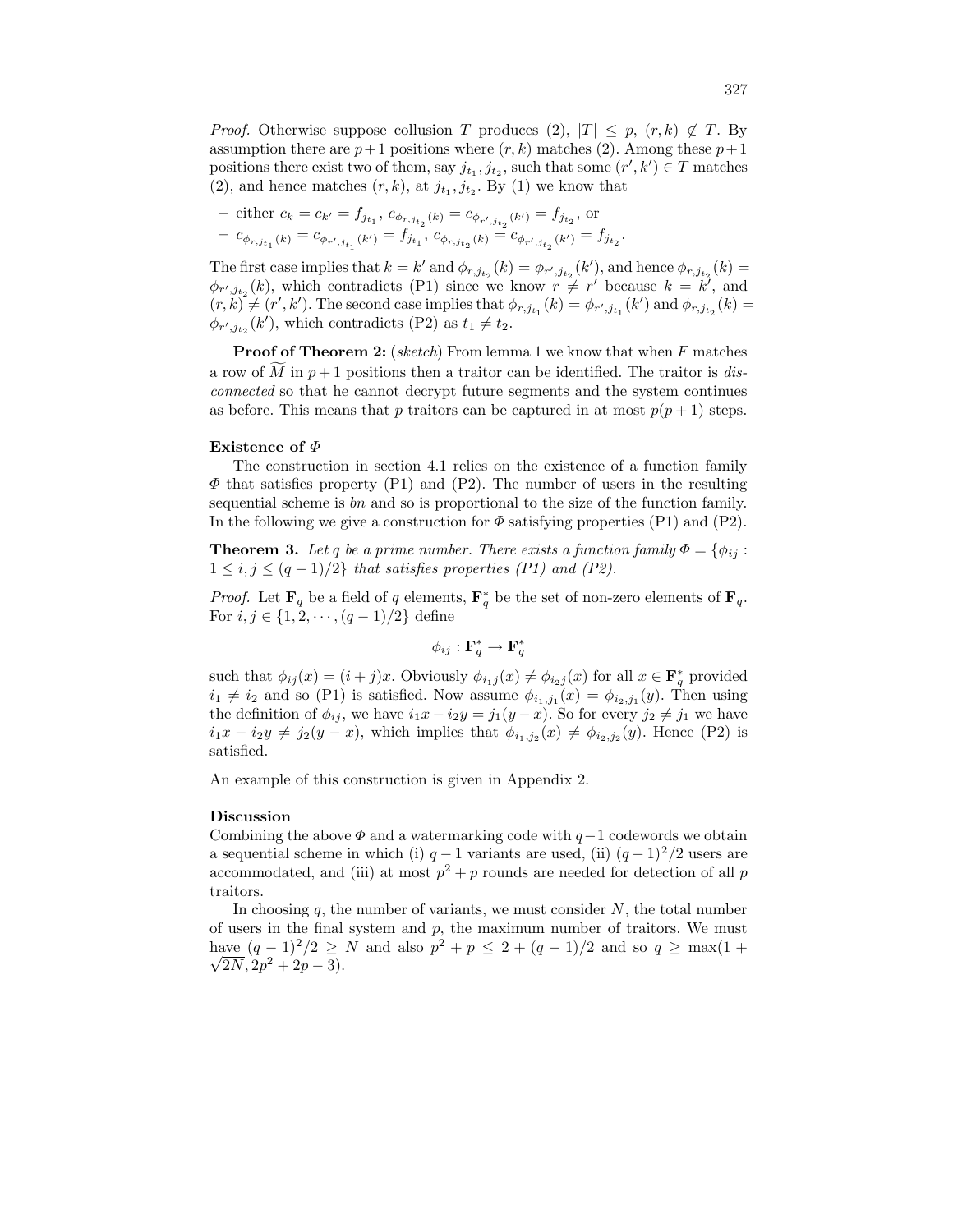#### 4.2 A construction using error-correcting codes

We can construct a sequential scheme by combining watermarking codes and error-correcting codes. The method is similar to the one given in [3] for constructing frameproof codes.

Let  $\mathcal{C}_1$  be an  $(L, N, D)_n$ -ECC error-correcting code over an alphabet of size n with N codewords each of length L, and minimum distance D. Let  $C_2$  =  ${c_1, c_2, \dots, c_n}$  be a watermarking code. Define the *composition* of  $C_1$  and  $C_2$ , denoted by  $\Gamma(\mathcal{C}_1, \mathcal{C}_2)$ , as a collection of strings over  $\mathcal{C}_2$  obtained as

$$
C_v = c_{a_1} || c_{a_2} || \cdots || c_{a_L}, \qquad (3)
$$

for all codewords  $v, v = a_1 a_2 \cdots a_L \in C_1$ . Here  $\parallel$  means concatenation of strings.

**Theorem 4.** Suppose we have  $C_1 = \{c_1, c_2, \dots, c_n\}$  a watermarking code, and  $\mathcal{C}_2$ , a  $(L, N, D)_n$ -ECC. If

$$
D > (1 - \frac{1}{p})L,
$$

then  $\Gamma(\mathcal{C}_1, \mathcal{C}_2)$  defines a sequential  $(p, d)$ -traceability scheme in which all, up to p, traitors can be traced in at most  $p(L - D + 1)$  steps.

*Proof.* (sketch) Let  $\mathcal{C}_1 = \{c_1, c_2, \cdots, c_n\}$ , then

$$
\Gamma(C_1, C_2) = \{(c_{a_1}, c_{a_2}, \cdots, c_{a_L}) \mid (a_1, a_2, \cdots, a_L) \in C_2\}.
$$

Assign each string in  $\Gamma(\mathcal{C}_1, \mathcal{C}_2)$  to a user: that is let the marks in the string be the user's  $L$  successive marks. Suppose at most  $p$  traitors contribute marks to the feedback sequence,

$$
F_d = (f_1, f_2, \cdots, f_d). \tag{4}
$$

When  $d \geq p(L - D + 1)$ , there is a traitor whose mark sequence coincides with (4) in at least  $L - D + 1$  places. This user can be detected at this stage. To disconnect all up to p traitors, at most  $p(L - D + 1)$  steps are required. Here  $D \geq (1 - \frac{1}{p})L + 1$  guarantees that  $L \geq p(L - D + 1)$ .

The following theorem shows that error correcting codes with suitable parameters, as required in Theorem 4, exist.

**Theorem 5.** (Lemma III.3 of [3]) For any positive integers p, N, let  $L = 8p \log N$ . Then there exists a  $(L, N, D)_{2p}$ -ECC where  $D > (1 - \frac{1}{p})L$ .

Now suppose we have a watermarking code  $\mathcal{C}_1$  with  $2p$  codewords. Let  $\mathcal{C}_2$  be an  $(L, N, D)_{2p}$ -ECC and  $D > (1 - \frac{1}{p})L$ . From Theorem 4, the composition of the two codes is a  $(p, d)$ -traceability scheme. In this scheme 2p versions are used, and the number of rounds to detect all traitors is no more than  $p(L - D + 1)$ . So we have

$$
d \le p(L - D + 1) < pL - p(1 - \frac{1}{p})L + p
$$
\n
$$
= L + p = 8p \log N + p \quad \text{(from Theorem 5)}
$$

This is the same order as  $O(p \log N + p^2/c)$  which is the best known result [1] for  $p + c + 1$  versions.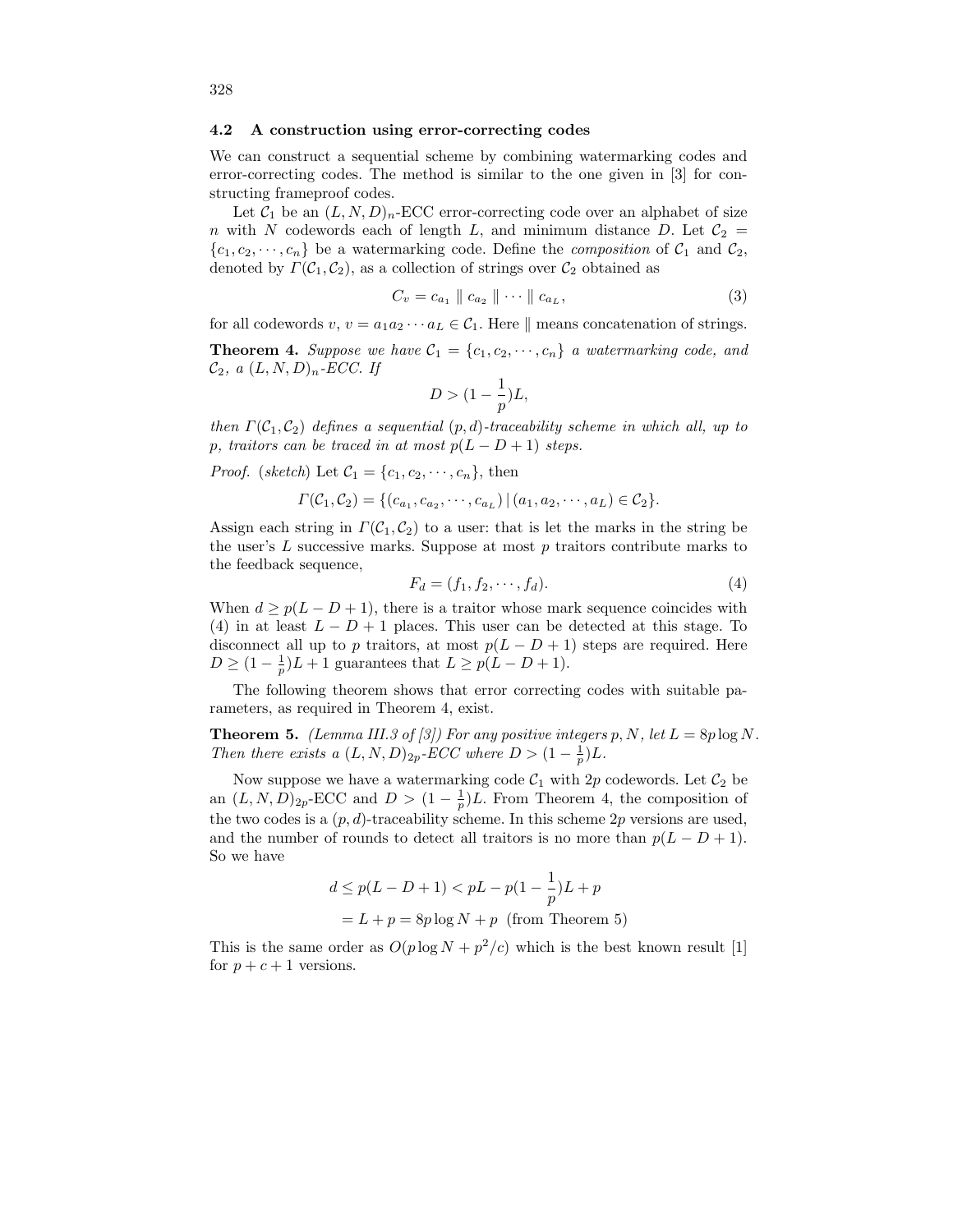## 5 Comparison and discussion

It is not difficult to show that (proof is omitted) the mark allocation of the schemes in section 4 defines a frameproof code.

A very interesting aspect of the constructions given in section 4 is that if watermarking code in these constructions is replaced by a frameproof code or a static traceability scheme, the resulting code will be a frameproof code or traceability scheme, respectively.

The following theorems summarises these results.

**Theorem 6.** Let  $\Phi$  be a family of functions satisfying properties (P1) and (P2),  $m > p - 2$ .

- 1. If  $C = \{c_1, c_2, \dots, c_n\}$  is a p-frame proof code, then the code with incidence matrix given by  $M$  as defined in  $(1)$  is a p-frameproof code.
- 2. If  $C = \{c_1, c_2, \dots, c_n\}$  is a p-traceability scheme, then the code with incidence matrix given by  $\overline{M}$  as defined in (1) is a p-traceability scheme.

Repeated use of the above theorem results in a  $p$ -frameproof code ( $p$ -traceability scheme) with the following parameters: (i) length of the codeword is  $(p+1)^t \ell$ , and (ii) the number of the codewords is  $f(n)$ , a polynomial of degree  $2^t$ , assuming that the original code has n codewords of length  $\ell$ .

Another interesting observation is that starting from a watermarking code and through the application of constructions in section 4 we will obtain a frameproof code and then using the above theorem we can construct a frameproof code for a much larger group. However because of the underlying watermarking code the resulting matrix can be used for a sequential traceability system. This proves the following corollary.

**Corollary 1.** There is a sequential  $(p, d)$ -traceability scheme for  $f(q)$  users using q marks and with  $d = (p(p+1))$ <sup>t</sup>, where  $f(q)$  is a polynomial in q with degree  $2^t$ .

The results will hold even if we relax the restriction on the watermarking code and allow collusion of users to remove the watermark. As noted earlier this is the main type of attack in watermarking systems.

**Theorem 7.** Let C be an  $(L, N, D)<sub>n</sub>$ -ECC with  $D > (1 - \frac{1}{p})L$ .

- 1. If  $C_1 = \{c_1, c_2, \dots, c_n\}$  is a p-frame proof code, then the composition of C and  $C_1$  is a p-frame proof code.
- 2. If  $C_2 = \{c_1, c_2, \dots, c_n\}$  is a p-traceability scheme, then the composition of C and  $C_2$  is a p-traceability scheme.

We note that 1 in Theorem 7 was first proved in Lemma III.2 in [3] and is included here for the sake completeness.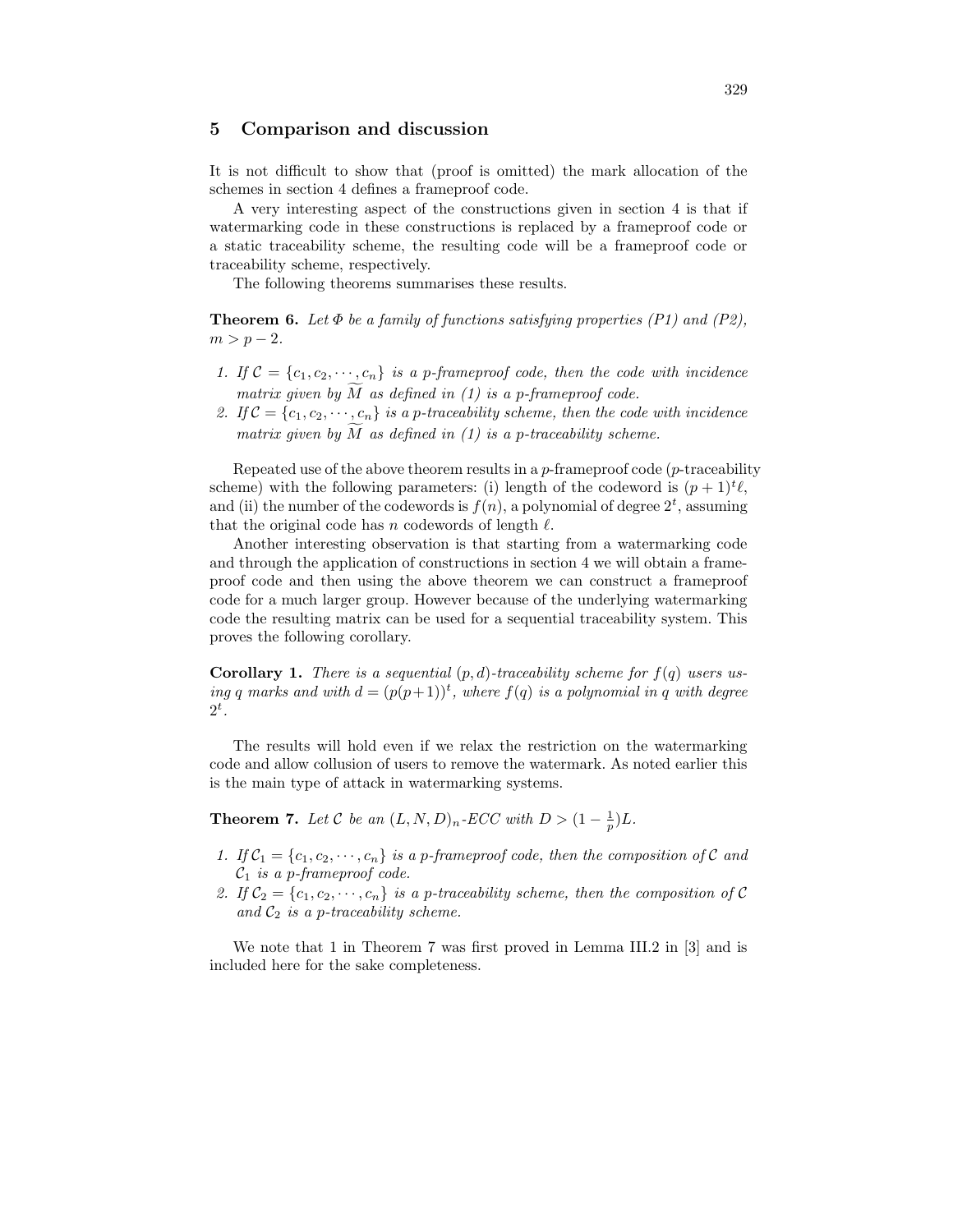#### 5.1 Computational efficiency

The most attractive feature of the above model is the reduced real-time computation. Because allocation of marks is static most of the required keys can be pre-computed and distributed to the users in one initial block. Key updates are required when a traitor is found and needs to be disconnected. An important result of this efficiency is that it is possible to reduce the length of a segment and hence reduce the overall convergence time.

The detection algorithm is also very efficient. This is because we only require detection of partial match. For this it is only required to keep a counter for each user (a row of the mark allocation matrix) that counts the number of matches between the feedback sequence and that row. When a feedback  $f_j$  is received the counter for all the rows that have  $f_j$  in their  $j^{th}$  position are incremented.

#### 5.2 Time/Bandwidth trade-off

Two important parameters of dynamic traitor tracing schemes are (i) the number of marks, r, which determines the communication efficiency of the system, and (ii) the number of steps,  $d$ , required for convergence, that is finding all the traitors. Fiat and Tassa, and later Berkman et al [1] concentrated on the communication efficiency and so finding the efficient algorithms when  $r$  is close to its to theoretical minimum  $p + 1$ . Berkman et al showed that if  $r = pc + 1$  versions are used it is possible to find the traitors in  $O(p \log_c N)$  rounds, and if  $p + c + 1$ versions are used it is possible to find the traitors in  $O(p^2/c + p \log N)$  rounds. Our first scheme guarantees convergence in  $(p(p+1))$ <sup>t</sup> steps while the number of users can be about  $p^{2^{t+1}}$ . This scheme uses  $q(\geq p^2 + p - 2)$  versions.

For the second scheme the convergence time is at most  $8p \log N + p$  which is of the same order as the best result of [1]. It is important to note that by reducing the segment length the overall convergence time of our scheme would be expected to be lower.

#### 5.3 Conclusions

Sequential traceability schemes can be seen as a step between static and dynamic schemes. The attack model in sequential schemes and dynamic schemes are the same and is different from a static traceability scheme. Also the goal of the former two types of systems are the same (tracing all traitors) and is different from static schemes. Sequential schemes do not have the flexibility of dynamic schemes and so in general could require higher bandwidth and/or higher number of convergence steps. However they provide security against delayed rebroadcast attack and are also practically attractive because they do not require real-time computation. We showed a construction that is as good as the best known dynamic construction and so in terms of efficiency measures competes well with dynamic schemes. We also showed that sequential traceability schemes are closely related to frameproof codes and so constructions from frameproof codes can be used for sequential schemes.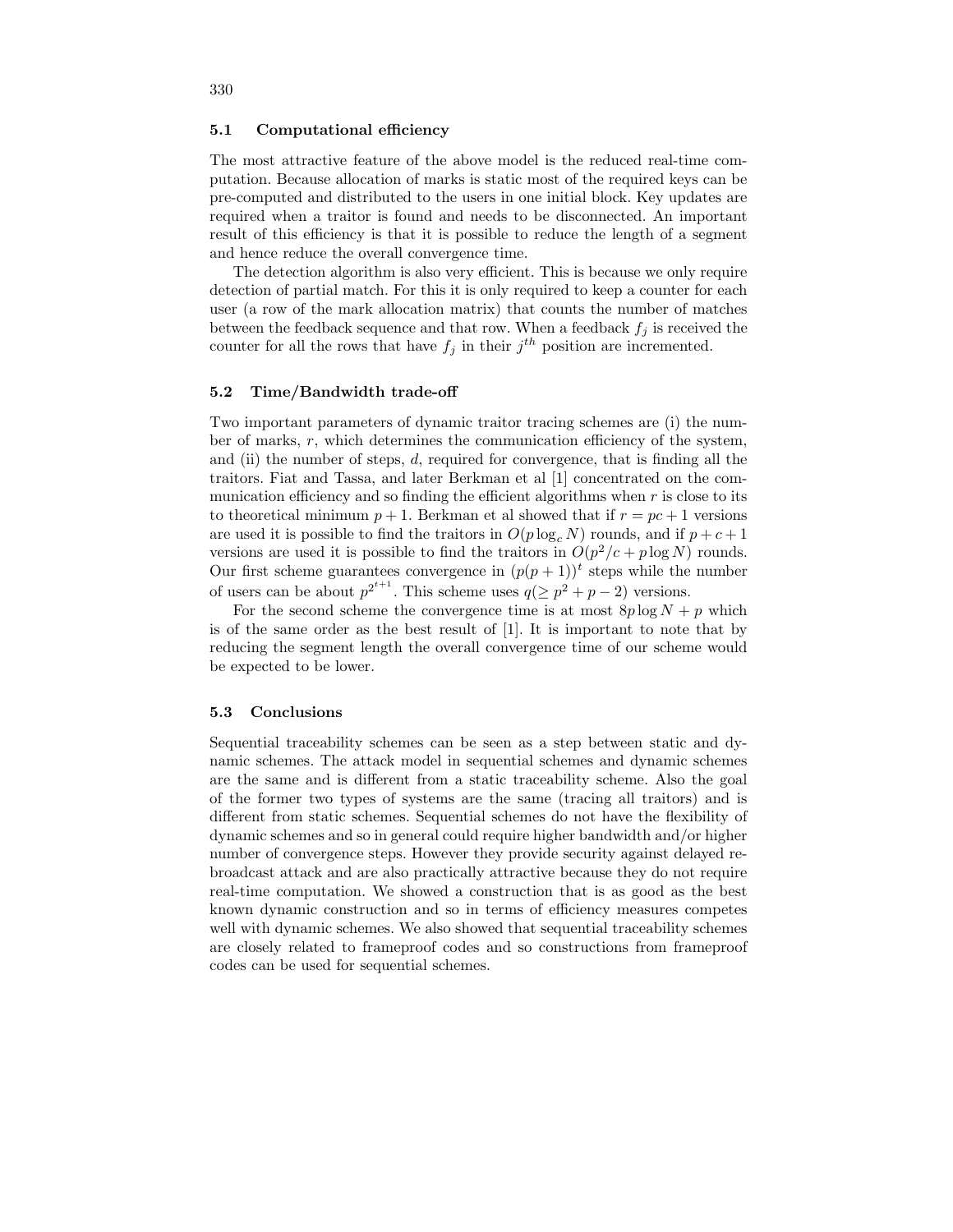Although we gave a bound on the number of steps for convergence, but deriving tight bounds and developing schemes that achieve the bound need further research.

# References

- 1. O. Berkman, M. Parnas, and J. Sgall. Efficient dynamic traitor tracing. to appear at SODA 2000, 2000.
- 2. D. Boneh and J. Shaw. Collusion-secure fingerprinting for digital data. In Advances in Cryptology - CRYPTO'95, Lecture Notes in Computer Science, volume 963, pages 453–465. Springer-Verlag, Berlin, Heidelberg, New York, 1995.
- 3. D. Boneh and J. Shaw. Collusion-secure fingerprinting for digital data. IEEE Transactions on Information Theory, Vol.44 No.5:1897–1905, 1998.
- 4. B. Chor, A. Fiat, and M. Naor. Tracing traitors. In Advances in Cryptology - CRYPTO'94, Lecture Notes in Computer Science, volume 839, pages 257–270. Springer-Verlag, Berlin, Heidelberg, New York, 1994.
- 5. I. Cox, J. Killian, T. Leighton, and T. Shamoon. Secure spread spectrum watermarking for multimedia. IEEE Transaction on Image Processing, Vol. 6 no. 12:1673–1687, 1997.
- 6. A. Fiat and M. Naor. Broadcast encryption. In Advances in Cryptology-CRYPTO'93, Lecture Notes in Computer Science, volume 773, pages 480–491. Springer-Verlag, Berlin, Heidelberg, New York, 1994.
- 7. A. Fiat and T. Tassa. Dynamic traitor tracing. In Advances in Cryptology-CRYPTO'99, Lecture Notes in Computer Science, volume 1666, pages 354–371. Springer-Verlag, Berlin, Heidelberg, New York, 1999.
- 8. E. Gafni, J. Staddon, and Y.L. Yin. Efficient methods for intergrating traceability and broadcast encryption. In Advances in Cryptology-CRYPTO'99, Lecture Notes in Computer Science, volume 1666, pages 372–387. Springer-Verlag, Berlin, Heidelberg, New York, 1999.
- 9. D. Stinson and R. Wei. Combinatorial properties and constructions of traceability schemes and framproof codes. SIAM Journal on Discrete Mathematics, 11:41–53, 1998.
- 10. D. R. Stinson and R.Wei. Key preassigned traceability schemes for broadcast encryption. In Proceedings of SAC'98, Lecture Notes in Computer Science, volume 1556, pages 144–156. Springer-Verlag, Berlin, Heidelberg, New York, 1999.
- 11. M. Swanson, M Kobayashi, and A. Tewfik. Multimedia data-embedding and watermarking technologies. Proceedings of IEEE, Vol.86 no.6:1064–1087, 1998.

# Appendix 1

**Proof of Proposition 1** Take a subset Y with  $Y \cap X_i = \emptyset$  and  $Y \cap X_k \neq \emptyset$  for  $k \neq i$ . Suppose  $F_{j-1}$  is a feedback sequence. Then we have

$$
I(\mathcal{V}_1^{(j)}, \cdots, \mathcal{V}_{i-1}^{(j)}, \mathcal{V}_{i+1}^{(j)}, \cdots, \mathcal{V}_b^{(j)}; \mathcal{V}_i^{(j)} | U_Y, F_{j-1})
$$
  
=  $H(\mathcal{V}_1^{(j)}, \cdots, \mathcal{V}_{i-1}^{(j)}, \mathcal{V}_{i+1}^{(j)}, \cdots, \mathcal{V}_b^{(j)} | U_Y, F_{j-1})$   
- $H(\mathcal{V}_1^{(j)}, \cdots, \mathcal{V}_{i-1}^{(j)}, \mathcal{V}_{i+1}^{(j)}, \cdots, \mathcal{V}_b^{(j)} | \mathcal{V}_i^{(j)}, U_Y, F_{j-1})$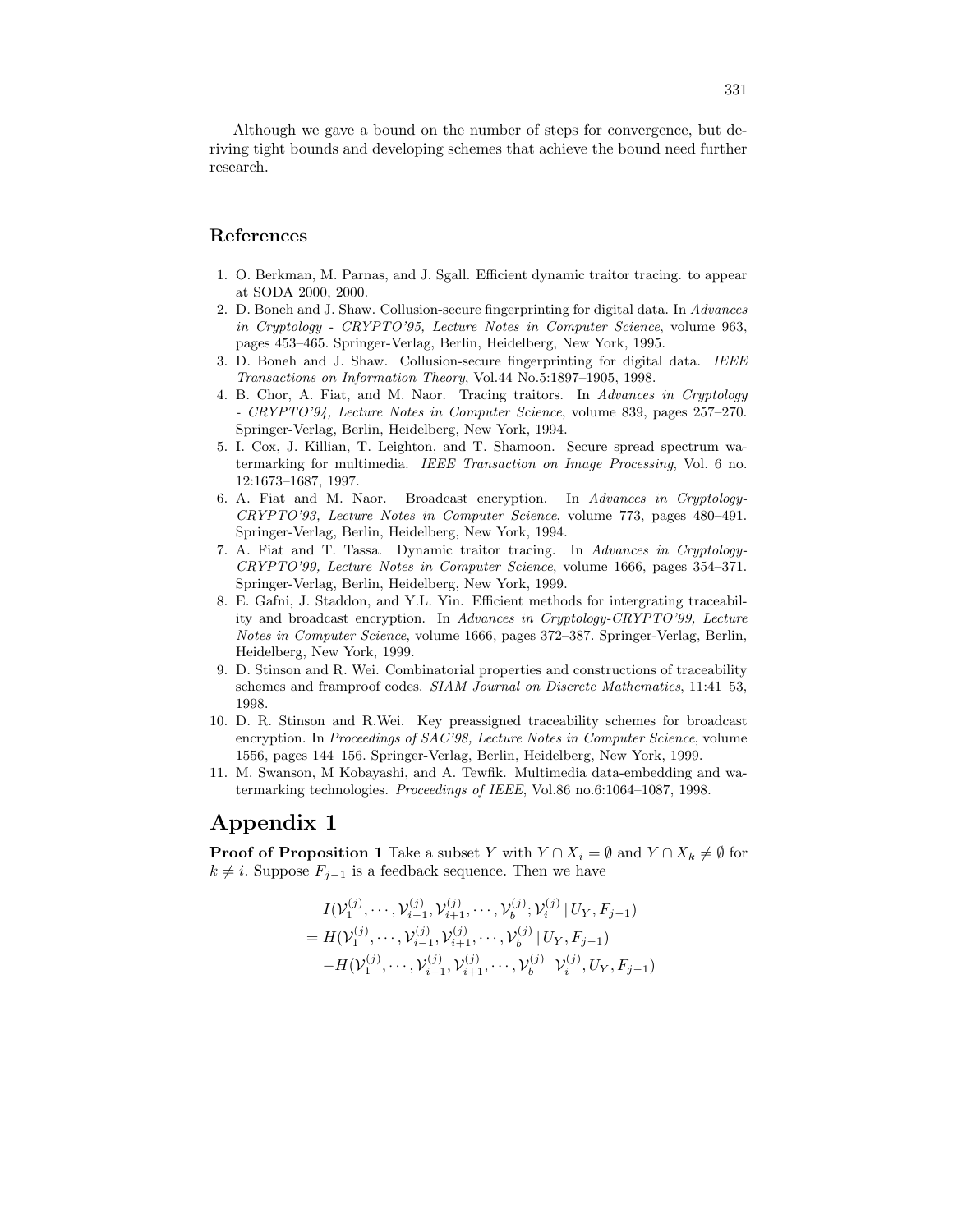$$
\leq H(\mathcal{V}_1^{(j)}, \cdots, \mathcal{V}_{i-1}^{(j)}, \mathcal{V}_{i+1}^{(j)}, \cdots, \mathcal{V}_b^{(j)} | U_Y, F_{j-1})
$$
  
\n
$$
\leq \sum_{k \neq i} H(\mathcal{V}_k^{(j)} | U_Y, F_{j-1})
$$
  
\n= 0 (because of  $Y \cap X_k \neq \emptyset$ )

So  $I(V_1^{(j)},\dots, V_{i-1}^{(j)}, V_{i+1}^{(j)},\dots, V_b^{(j)}$  $b_{b}^{(j)}; \mathcal{V}_{i}^{(j)} | U_{Y}, F_{j-1}) = 0.$  Note that  $0 = I(\mathcal{V}_1^{(j)}, \dots, \mathcal{V}_{i-1}^{(j)}, \mathcal{V}_{i+1}^{(j)}, \dots, \mathcal{V}_{b}^{(j)})$  $\mathcal{V}_b^{(j)}; \mathcal{V}_i^{(j)} \,|\, U_Y, F_{j-1})$  $= I(\mathcal{V}_i^{(j)}; \mathcal{V}_1^{(j)}, \cdots, \mathcal{V}_{i-1}^{(j)}, \mathcal{V}_{i+1}^{(j)}, \cdots, \mathcal{V}_{b}^{(j)})$  $|U_Y, F_{j-1}|$  $= H(\mathcal{V}_i^{(j)} | U_Y, F_{j-1}) - H(\mathcal{V}_i^{(j)} | \mathcal{V}_1^{(j)}, \cdots, \mathcal{V}_{i-1}^{(j)}, \mathcal{V}_{i+1}^{(j)}, \cdots, \mathcal{V}_b^{(j)})$  $b^{(J)}, U_Y, F_{j-1}).$ 

Then we get

$$
H(\mathcal{V}_i^{(j)}) \ge H(\mathcal{V}_i^{(j)} | \mathcal{V}_1^{(j)}, \dots, \mathcal{V}_{i-1}^{(j)}, \mathcal{V}_{i+1}^{(j)}, \dots, \mathcal{V}_b^{(j)})
$$
  
\n
$$
\ge H(\mathcal{V}_i^{(j)} | \mathcal{V}_1^{(j)}, \dots, \mathcal{V}_{i-1}^{(j)}, \mathcal{V}_{i+1}^{(j)}, \dots, \mathcal{V}_b^{(j)}, U_Y, F_{j-1})
$$
  
\n
$$
= H(\mathcal{V}_i^{(j)} | U_Y, F_{j-1})
$$
  
\n
$$
= H(\mathcal{V}_i^{(j)}) \text{ (because of } Y \cap X_i = \emptyset).
$$

So  $H(\mathcal{V}_i^{(j)} | \mathcal{V}_1^{(j)}, \cdots, \mathcal{V}_{i-1}^{(j)}, \mathcal{V}_{i+1}^{(j)}, \cdots, \mathcal{V}_{b}^{(j)})$  $b^{(j)}_b$  =  $H(\mathcal{V}_i^{(j)})$ . The proposition is proved.

**Proof of Theorem 1** Suppose T is a set of p traitors. Let  $F_d = (f_1, f_2, \dots, f_d)$ be the corresponding feedback sequence. Then we have

$$
H(\mathcal{U}_T) = H(\mathcal{U}_T, F_d) - H(F_d | \mathcal{U}_T)
$$
  
=  $H(F_d) + H(\mathcal{U}_T | F_d) - H(F_d | \mathcal{U}_T)$   
=  $H(F_d) - H(F_d | \mathcal{U}_T)$ , (by 1 of definition 1)  
 $\leq H(F_d) = H(f_1, f_2, \dots, f_d)$   
 $\leq H(f_1) + H(f_2) + \dots + H(f_d)$   
 $\leq d \log r$ 

Note that  $H(\mathcal{U}_T) = pH(\mathcal{U})$ . So  $pH(\mathcal{U}) \leq d \log r$ . It implies that  $p \log N \leq d \log r$ , here  $N, d, r$  is the number of total users, the number of rounds to detect traitors and the number of versions, respectively. The theorem is proved.

**Proof of Theorem 6** Let  $T = \{t_1, t_2, \dots, t_c\}, c \leq p$ , be a set of traitors. Suppose they collude to frame a user  $U_i \notin T$ . Since  $m > p - 2$ , using Pigeonhole Principle  $U_i$  must match one  $t_j \in T$  in more than one place. This contradicts (P2). So T can not frame other users. The second result can be proved in a similar way.

# Appendix 2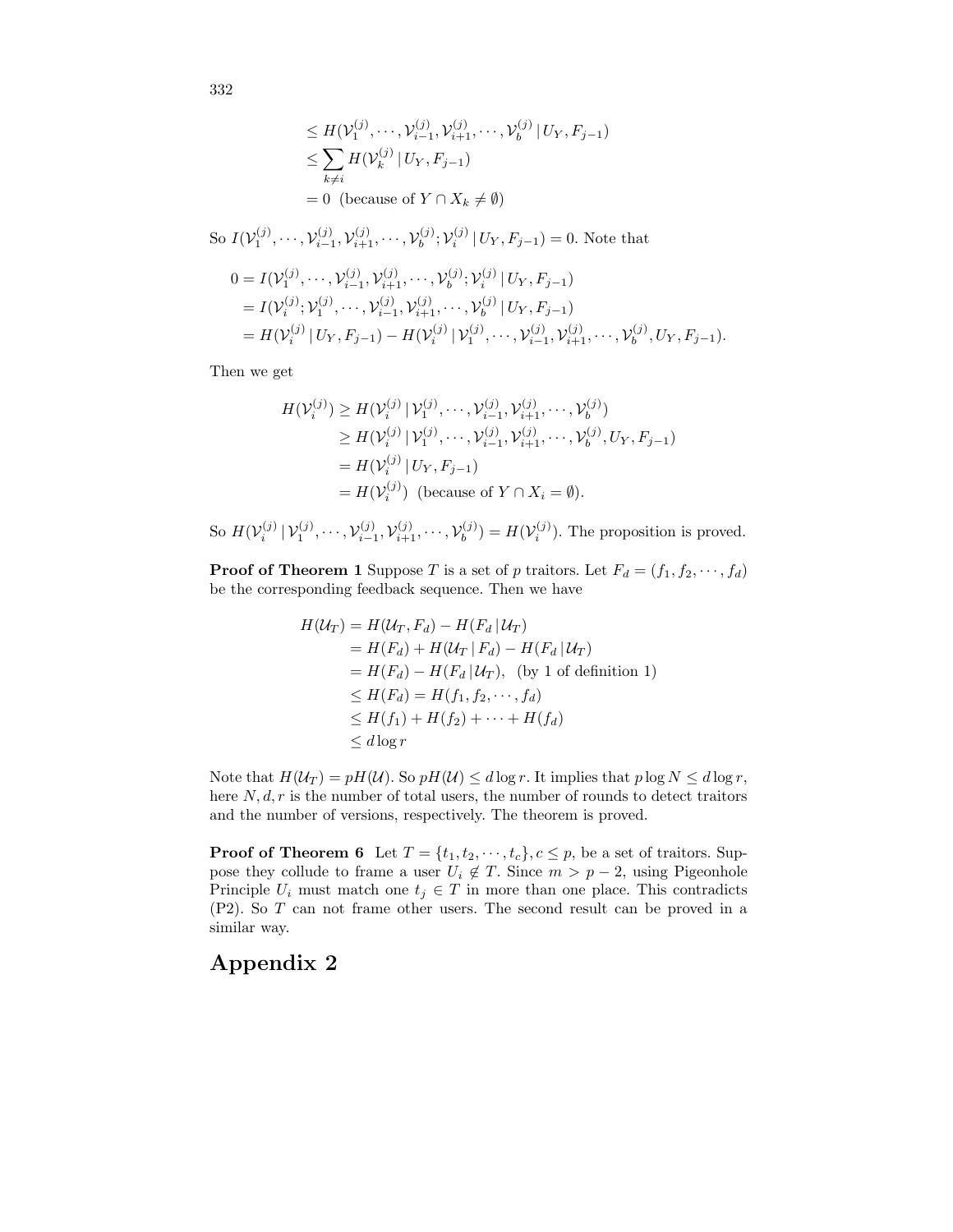#### An example

Suppose we want to provide protection for up to 50 users against collusion of up to 2 colluders  $(p = 2)$ . We need  $q = 11$  in theorem 3.

For simplicity we use i instead of  $c_i$ . That is we only list the indices of codewords in watermarking code. Then  $\tilde{M}$  consists of the following blocks.

```
(1, 1): 1 1 2 3 4 5
(1, 2): 2 1 4 6 8 10
(1, 3) : 3 1 6 9 1 4(1, 4) : 418159(1, 5) : 5110493(1, 6) : 6117728(1, 7): 7 1 3 10 6 2
(1, 8) : 8152107(1, 9) : 917531(1, 10): 1019876(2, 10): 1028765(2, 1) : 1 2 3 4 5 6(2, 2) : 2 \t2 \t6 \t8 \t10 \t1(2, 3) : 3 \t2 \t9 \t1 \t4 \t7(2, 4) : 421592(2, 5) : 524938(2, 6) : 627283(2, 7): 7 2 10 6 2 9
                    (2, 8) : 8221074(2, 9) : 92531110(3, 1) : 134567(3, 2): 2 3 8 10 1 3
                                         (3, 3) : 3 \; 3 \; 1 \; 4 \; 7 \; 10(3, 4) : 435926(3, 5) : 5393882(3, 6) : 632839(3, 7): 7 3 6 2 9 5
                                         (3, 8) : 8310741(3, 9) : 9 3 3 1 10 8
                                         (3, 10) : 10376654(4, 1): 1 4 5 6 7 8
(4, 2) : 24101335(4, 3) : 34447102(4, 4) : 4 4 9 2 6 10
(4, 5) : 543827(4, 6) : 648394(4, 7): 7 4 2 9 5 1
(4, 8) : 847419(4, 9) : 9 \; 4 \; 1 \; 10 \; 8 \; 6 \; (5, 9) : 9 \; 5 \; 10 \; 8 \; 6 \; 4(4, 10): 10\ 4\ 6\ 5\ 4\ 3\ (5, 10): 10\ 5\ 5\ 4\ 3\ 2(5, 1): 1 5 6 7 8 9
                    (5, 2) : 2513357(5, 3) : 3571025(5, 4) : 4526103(5, 5) : 558271(5, 6) : 6539410(5, 7) : 759518(5, 8) : 854196
```
Suppose users  $(1,10)$  and  $(4,2)$  are the two colluders, and assume the feedback sequence is  $F = (10, 4, 9, 1, 7, 5)$ . We expect to identify the first colluder after observing  $p^2 + 1 = 5$  elements, and the second colluder after observing the next element (feedback sequence of length  $p^2 + p = p(p + 1) = 6$ .) That is after observing 5 elements, there is exactly one user who matches the feedback sequence in  $p+1=3$  positions and all other possible traitors match it in at most  $p = 2$  positions. By observing the  $6<sup>th</sup>$  element we can find a second colluder that matches 3 times. The following table lists (column) all possible traitors for each element of the feedback sequence. After observing 5 elements of the feedback sequence one of the colluders, (1,10) in this case, will be detected and disconnected. At this stage, the second colluder, (4,2) cannot be identified as he has appeared only twice which is the same number as the innocent user,  $(4,1)$ . However by observing the  $6^{th}$  element of the feedback sequence this colluder can also be identified.